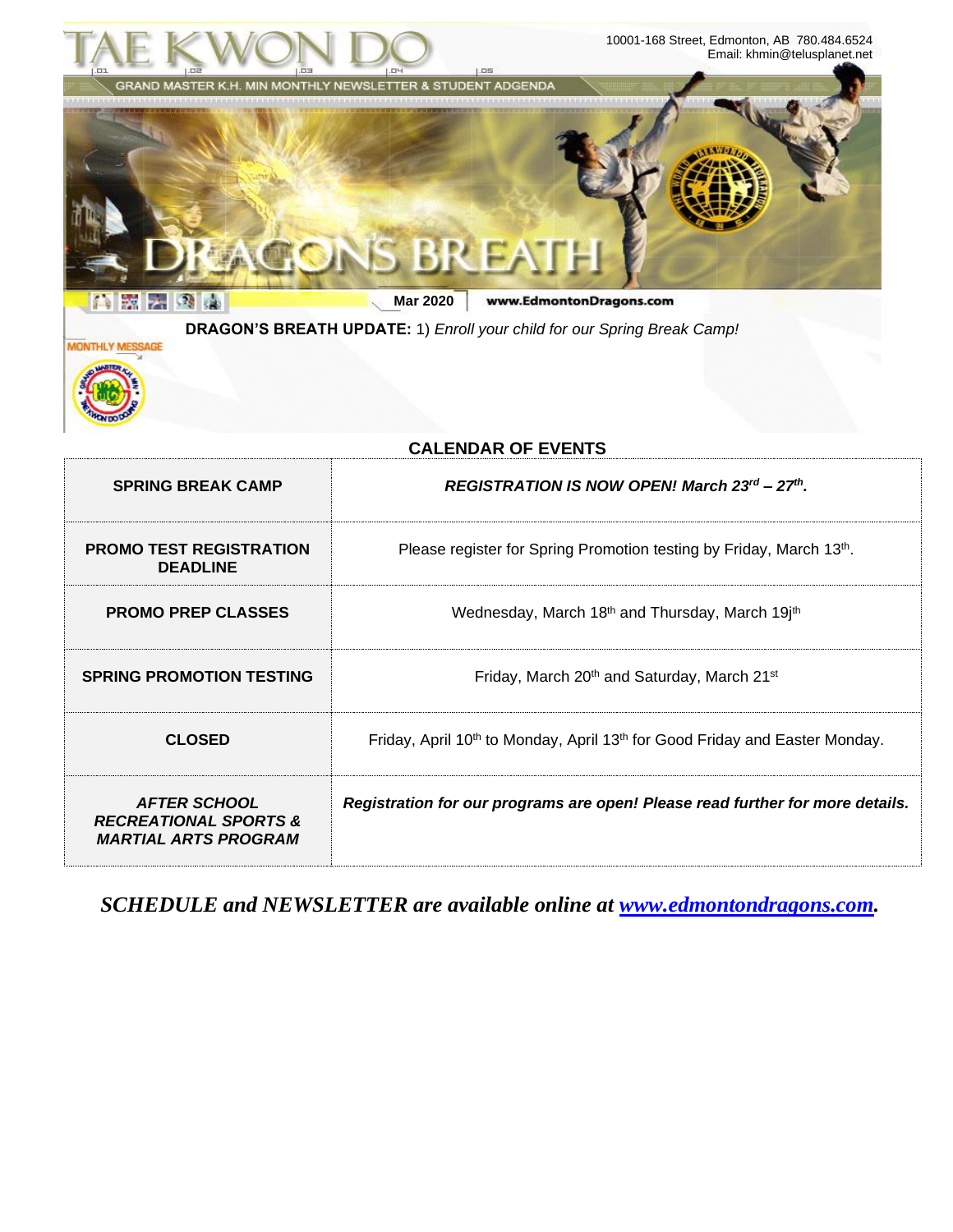# **DID YOU KNOW?**

*K. H. Min Taekwondo has a Facebook page. Join us on Facebook, get the inside scoop, and stay informed!* 

# *WHY YOU SHOULD ENROL IN OUR BEFORE AND AFTER SCHOOL RECREATIONAL SPORTS & MARTIAL ARTS PROGRAM*

*Would you like a program that provides daily physical activity surrounded by a Martial Arts philosophy? Save money on child care? Provide your children with a safe and healthy alternative to their weekday activities! Our program offers quality Martial Arts instruction, activities to promote health and fitness, and access to programs such as School Safety Awareness and Anti-bullying classes. We teach children important life skills in a safe,*  respectful, and fun environment. Reported school bullying and child safety is only a small percentage of what *actually happens in today's world. Reality is, we do not live in a time where you can trust strangers in schools or on the street. Our Recreational Sports Program is more than just a place for your child(ren) to train after school, it is a learning facility, A Martial Arts Academy. A place where children will learn valuable life skills such as: Self Defense, Integrity, Respect for Parents, Self, and Others, Perseverance, Patience, and an Indomitable Spirit. Because our program is Martial Arts Centered, these children optimally benefit from our program and grow up to be respectful, happy, and well-balanced individuals. Our program offers an environment of professionals who have a lot of experience with children. An environment that will allow children to learn and grow life skills, learn Martials Arts, and have fun while in the program. AND…The cost of our program INCLUDES your Taekwondo membership fee! For more information, please visit the office!* 

# **DAY CAMPS**

Many of you may not know, but we offer Day camps to our members (and friends and family of our members) for anyone who is looking for their children to be engaged and active for PD and non-instructional days! IF you would like to register for our Day camps, please come visit us in the office or send us an email to register and save your spot!

# **SPRING BREAK CAMP!**

Spring Break for our Edmonton kiddos is March 23 $<sup>rd</sup>$  to 27<sup>th</sup> and at our dojang we will be hosting the most</sup> active, engaging, interactive, Taekwondo camp! Our goal during this camp is to keep the kids minds and bodies busy in an environment that fosters respect, a good attitude, and effort! If you would like more info on our Spring Break Camp, please visit the office or check out the posters on our walls!

# **SPRING PROMOTION TESTING**

Our Spring Promotion Testing is scheduled for Friday, March 20<sup>th</sup> and Saturday, March 21<sup>st</sup>. **Deadline to** register and pay for testing is Friday, March 13<sup>th</sup>. Any late or alternate testings will be subject to a minimum \$10.00 fee. If you require an alternate testing, please come prepared with your schedule upon registering for testing. Promotion preparation classes will be on Wednesday, March 18<sup>th</sup> and Thursday, March 19<sup>th</sup>. Please attend your regular class time. Testing times will be posted by the front doors the week of testing. Please see below for your testing schedule:

**-Friday, March 20th:** We will begin testing at 4:00pm with our Children's White Belt (Dragon's classes, ages 7- 11) and continue testing until Children's Green Stripes are completed. Immediately following, we will begin our Junior and Adult White Belt testing and continue until our Junior and Adult Green Stripes are completed. **-Saturday, March 21st:** We will begin testing at 9:00am with our Children's Green Belts and continue until our Children's Red Belts are completed. Junior and Adult Green Belts will follow Children's testing and continue until Junior and Adult Red Belts are completed.

It is difficult to give exact testing times as the flow of testing is determined by a number of factors. Please be prepared to come early and stretch and practice before your group is called. Thank you.

# **SPARRING GEAR NOTICE**

Please note that all students will need protective sparring gear in order to fully participate in Taekwondo. All light to medium contact sports are required to have protective gear to minimize the risk of injury.